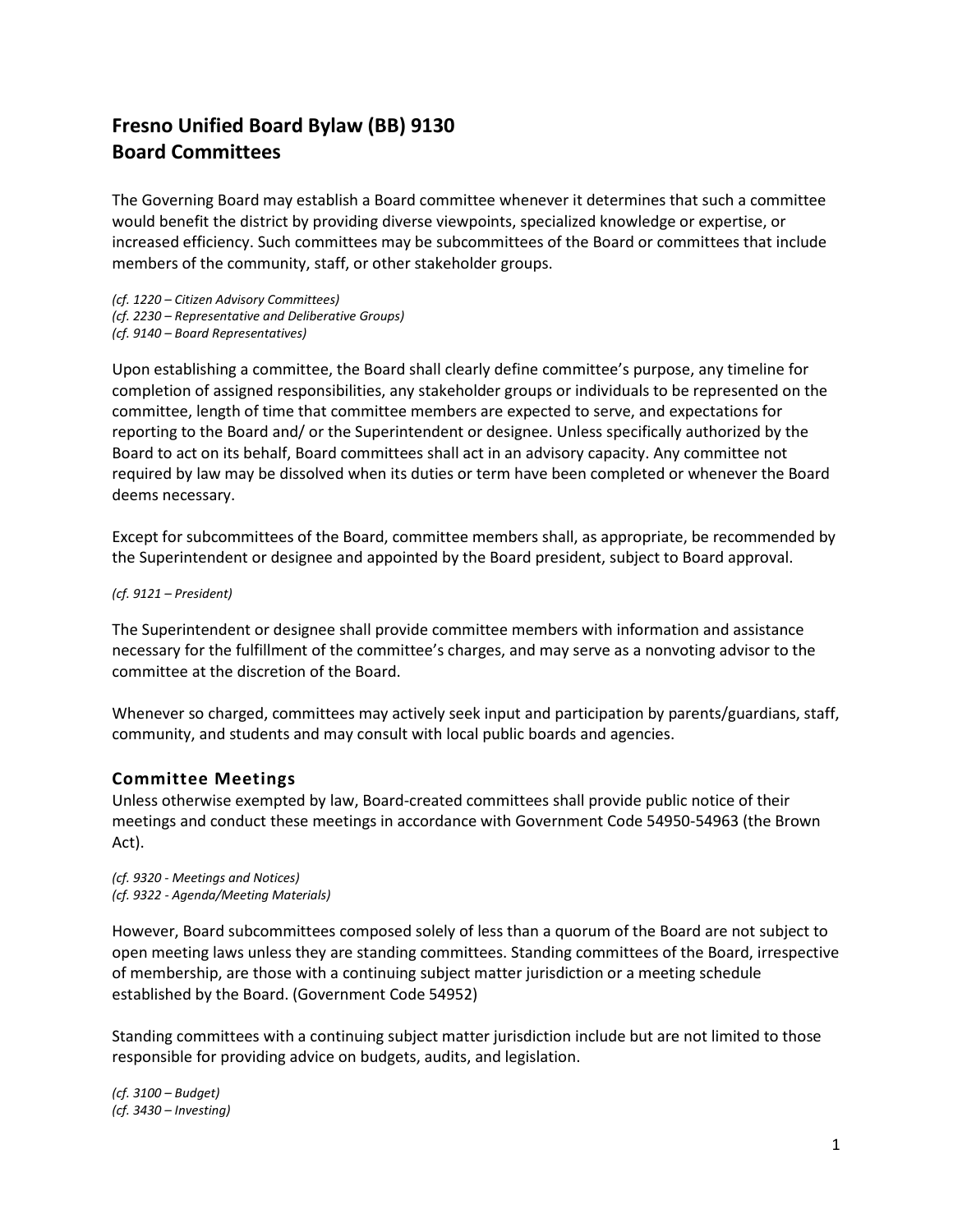## *(cf. 9310 – Board Policies)*

When a majority of the members of the Board attend an open and noticed meeting of a standing committee, the Board members who are not members of the standing committee shall attend only as observers. (Government Code 54952.2)

Whenever any advisory or standing committee, including a committee not otherwise subject to the Brown Act, posts a meeting agenda at least 72 hours in advance of the meeting, that meeting shall be considered as a regular meeting of the Board for the purposes of the Brown Act and therefore must be held within district boundaries unless otherwise authorized by law. (Government Code 54954)

Committees may meet in closed session only for those purposes specifically authorized by law for closed sessions held by the Board.

## *(cf. 9321 – Closed Session Purposes and Agenda)*

The Superintendent or designee may serve as an advisor to any committee at the discretion of the Board.

Whenever so charged, any committees may actively seek input and participation by parents/guardians, staff, community and students, and may consult with local public boards and agencies.

Recommendations or actions of committees shall be decided by the majority vote of the membership of the committee and shall be consistent with applicable laws, Board-adopted Policies and procedures, and other Board Bylaws. In order to vote, members must participate in the meeting either in person or by telephone at the time of the scheduled meeting. If there is no majority vote, the committee may reconsider the issue at a future meeting.

When a Board committee composed exclusively of Board members has provided for public comment on an item at a public meeting before or during the committee's consideration of the item, the Board is not obliged to provide for public comment on the item at a subsequent Board meeting. Public comment shall be afforded, however, if the Board determines that the item has been substantially changed since it was heard by the committee.

*Fresno Unified School District does not harass, intimidate, or discriminate on the basis of race, color, ethnicity, national origin, immigration status, ancestry, age, creed, religion, political affiliation, gender, gender identity or expression or genetic information, mental or physical disability, sex, sexual orientation, parental or marital status, military veteran status, or any other basis protected by law or regulation, in its educational program(s) or employment.* 

Legal Reference: EDUCATION CODE 35010 Control of district; prescription and enforcement of rules 35024 Executive committee 35160 Authority of governing boards 35160.1 Broad authority of school districts GOVERNMENT CODE 54950-54963 The Brown Act, especially 54952 Legislative body, definition 54952.2 Definition of meeting